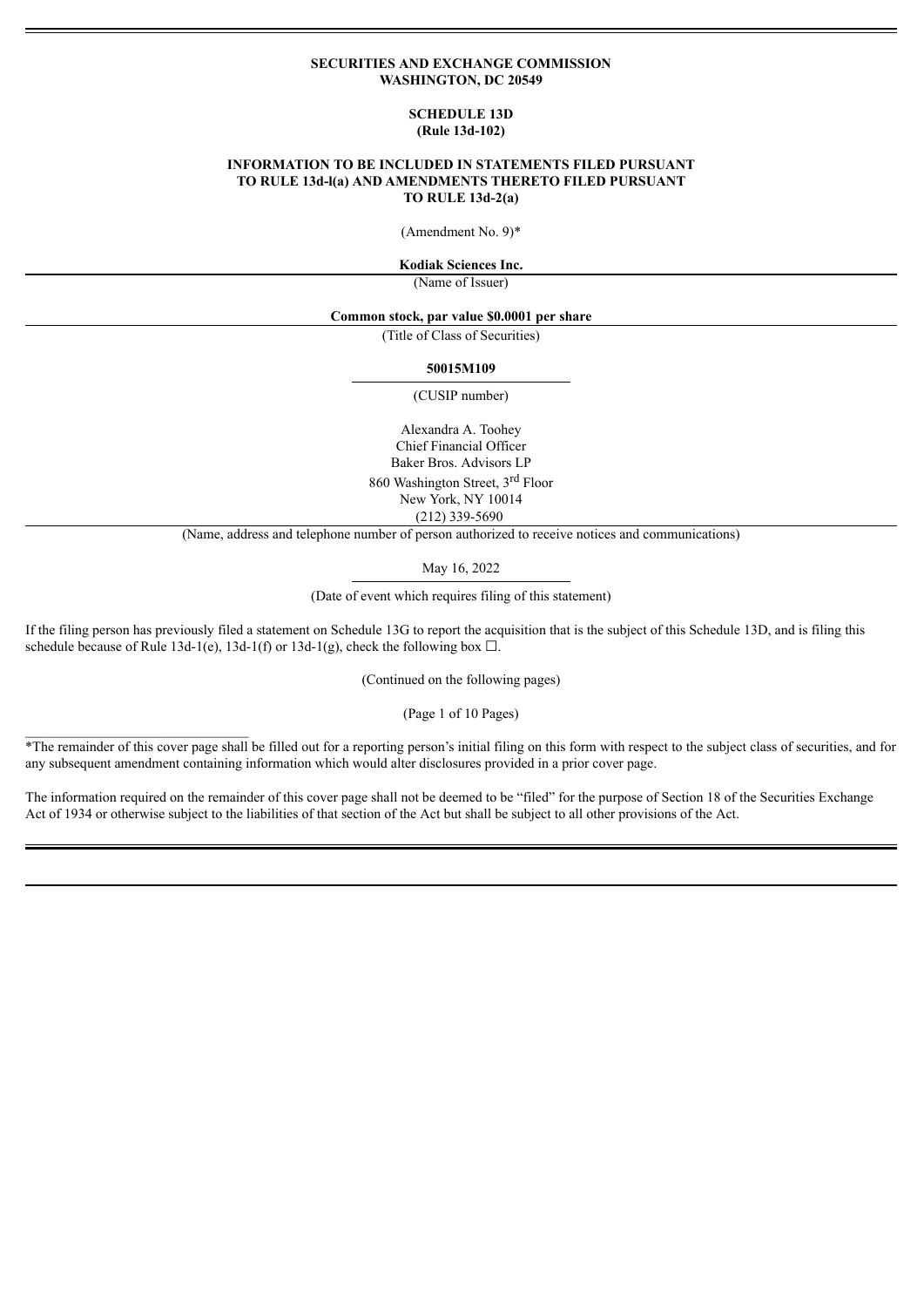# **CUSIP No. 50015M109 Page 2 of 10 Pages**

| $\overline{1}$ .                     | <b>NAMES OF REPORTING PERSONS</b>                                                             |                                                                 |                                       |  |  |  |
|--------------------------------------|-----------------------------------------------------------------------------------------------|-----------------------------------------------------------------|---------------------------------------|--|--|--|
|                                      | Baker Bros. Advisors LP                                                                       |                                                                 |                                       |  |  |  |
| $\overline{2}$ .                     |                                                                                               | CHECK THE APPROPRIATE BOX IF A MEMBER OF A GROUP*<br>(a)<br>(b) |                                       |  |  |  |
| 3.                                   | <b>SEC USE ONLY</b>                                                                           |                                                                 |                                       |  |  |  |
| 4.                                   | <b>SOURCE OF FUNDS*</b><br>O <sub>O</sub>                                                     |                                                                 |                                       |  |  |  |
| 5.                                   | CHECK BOX IF DISCLOSURE OF LEGAL PROCEEDINGS IS REQUIRED PURSUANT TO ITEM 2(d) or 2(e) $\Box$ |                                                                 |                                       |  |  |  |
| 6.                                   | CITIZENSHIP OR PLACE OF ORGANIZATION<br>Delaware                                              |                                                                 |                                       |  |  |  |
| <b>NUMBER OF</b>                     |                                                                                               | 7.                                                              | SOLE VOTING POWER: 16,431,091 (1)     |  |  |  |
| <b>SHARES</b><br><b>BENEFICIALLY</b> |                                                                                               | 8.                                                              | <b>SHARED VOTING POWER: 0</b>         |  |  |  |
| <b>OWNED BY</b><br><b>EACH</b>       |                                                                                               | 9.                                                              | SOLE DISPOSITIVE POWER:16,431,091 (1) |  |  |  |
| <b>REPORTING</b><br>PERSON WITH      |                                                                                               | 10.                                                             | <b>SHARED DISPOSITIVE POWER: 0</b>    |  |  |  |
| 11.                                  | AGGREGATE AMOUNT BENEFICIALLY OWNED BY EACH REPORTING PERSON:16,431,091 (1)                   |                                                                 |                                       |  |  |  |
| 12.                                  | CHECK BOX IF THE AGGREGATE AMOUNT IN ROW (11) EXCLUDES CERTAIN SHARES* $\Box$                 |                                                                 |                                       |  |  |  |
| 13.                                  | PERCENT OF CLASS REPRESENTED BY AMOUNT IN ROW (11)<br>$31.6\%$ (1)(2)                         |                                                                 |                                       |  |  |  |
| 14.                                  | TYPE OF REPORTING PERSON*<br>IA, PN                                                           |                                                                 |                                       |  |  |  |

(1) Includes 43,356 shares of common stock ("Common Stock") of Kodiak Sciences Inc. (the "Issuer") underlying 43,356 non-qualified options exercisable for Common Stock ("Stock Options").

(2) Based on 51,953,631 shares of Common Stock outstanding as of April 29, 2022 as reported in the Issuer's Form 10-Q filed with the Securities and Exchange Commission ("SEC") on May 10, 2022.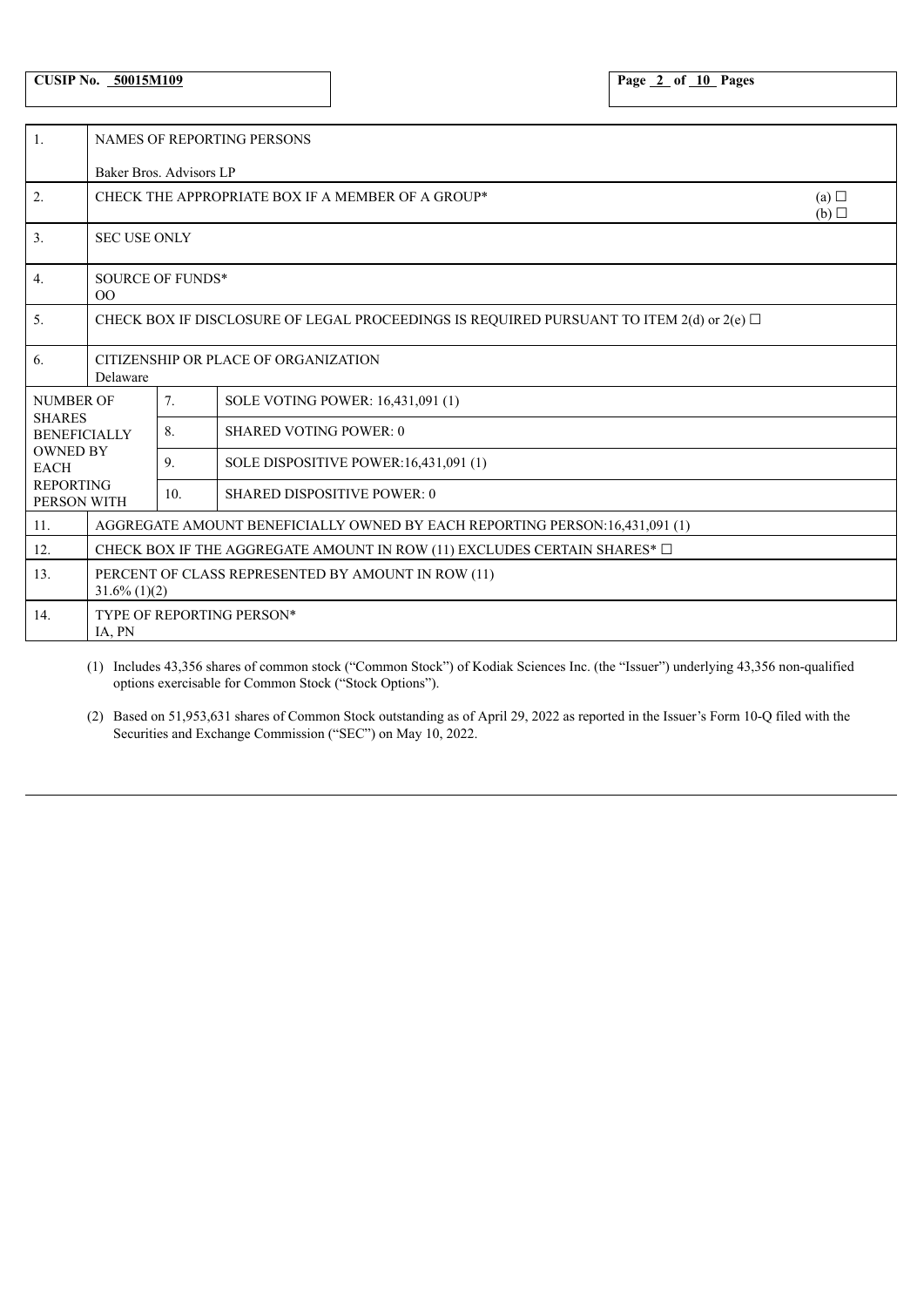| $\overline{1}$ .                  | <b>NAMES OF REPORTING PERSONS</b>                                                             |                                                                 |                                        |  |  |  |  |
|-----------------------------------|-----------------------------------------------------------------------------------------------|-----------------------------------------------------------------|----------------------------------------|--|--|--|--|
|                                   | Baker Bros. Advisors (GP) LLC                                                                 |                                                                 |                                        |  |  |  |  |
| 2.                                |                                                                                               | CHECK THE APPROPRIATE BOX IF A MEMBER OF A GROUP*<br>(a)<br>(b) |                                        |  |  |  |  |
| 3.                                | <b>SEC USE ONLY</b>                                                                           |                                                                 |                                        |  |  |  |  |
| $\overline{4}$ .                  | <b>SOURCE OF FUNDS*</b><br>O <sub>O</sub>                                                     |                                                                 |                                        |  |  |  |  |
| 5.                                | CHECK BOX IF DISCLOSURE OF LEGAL PROCEEDINGS IS REQUIRED PURSUANT TO ITEM 2(d) or 2(e) $\Box$ |                                                                 |                                        |  |  |  |  |
| 6.                                | CITIZENSHIP OR PLACE OF ORGANIZATION<br>Delaware                                              |                                                                 |                                        |  |  |  |  |
| <b>NUMBER OF</b><br><b>SHARES</b> |                                                                                               | 7 <sub>1</sub>                                                  | SOLE VOTING POWER: 16,431,091 (1)      |  |  |  |  |
| <b>BENEFICIALLY</b>               |                                                                                               | 8.                                                              | <b>SHARED VOTING POWER: 0</b>          |  |  |  |  |
| <b>OWNED BY</b><br><b>EACH</b>    |                                                                                               | 9.                                                              | SOLE DISPOSITIVE POWER: 16,431,091 (1) |  |  |  |  |
| <b>REPORTING</b><br>PERSON WITH   |                                                                                               | 10.                                                             | <b>SHARED DISPOSITIVE POWER: 0</b>     |  |  |  |  |
| 11.                               | AGGREGATE AMOUNT BENEFICIALLY OWNED BY EACH REPORTING PERSON: 16,431,091 (1)                  |                                                                 |                                        |  |  |  |  |
| 12.                               | CHECK BOX IF THE AGGREGATE AMOUNT IN ROW (11) EXCLUDES CERTAIN SHARES* $\square$              |                                                                 |                                        |  |  |  |  |
| 13.                               | PERCENT OF CLASS REPRESENTED BY AMOUNT IN ROW (11)<br>$31.6\%$ (1)(2)                         |                                                                 |                                        |  |  |  |  |
| 14.                               | TYPE OF REPORTING PERSON*<br>$HC$ , $OO$                                                      |                                                                 |                                        |  |  |  |  |

(1) Includes 43,356 shares of Common Stock underlying 43,356 Stock Options.

(2) Based on 51,953,631 shares of Common Stock outstanding as of April 29, 2022 as reported in the Issuer's Form 10-Q filed with the SEC on May 10, 2022.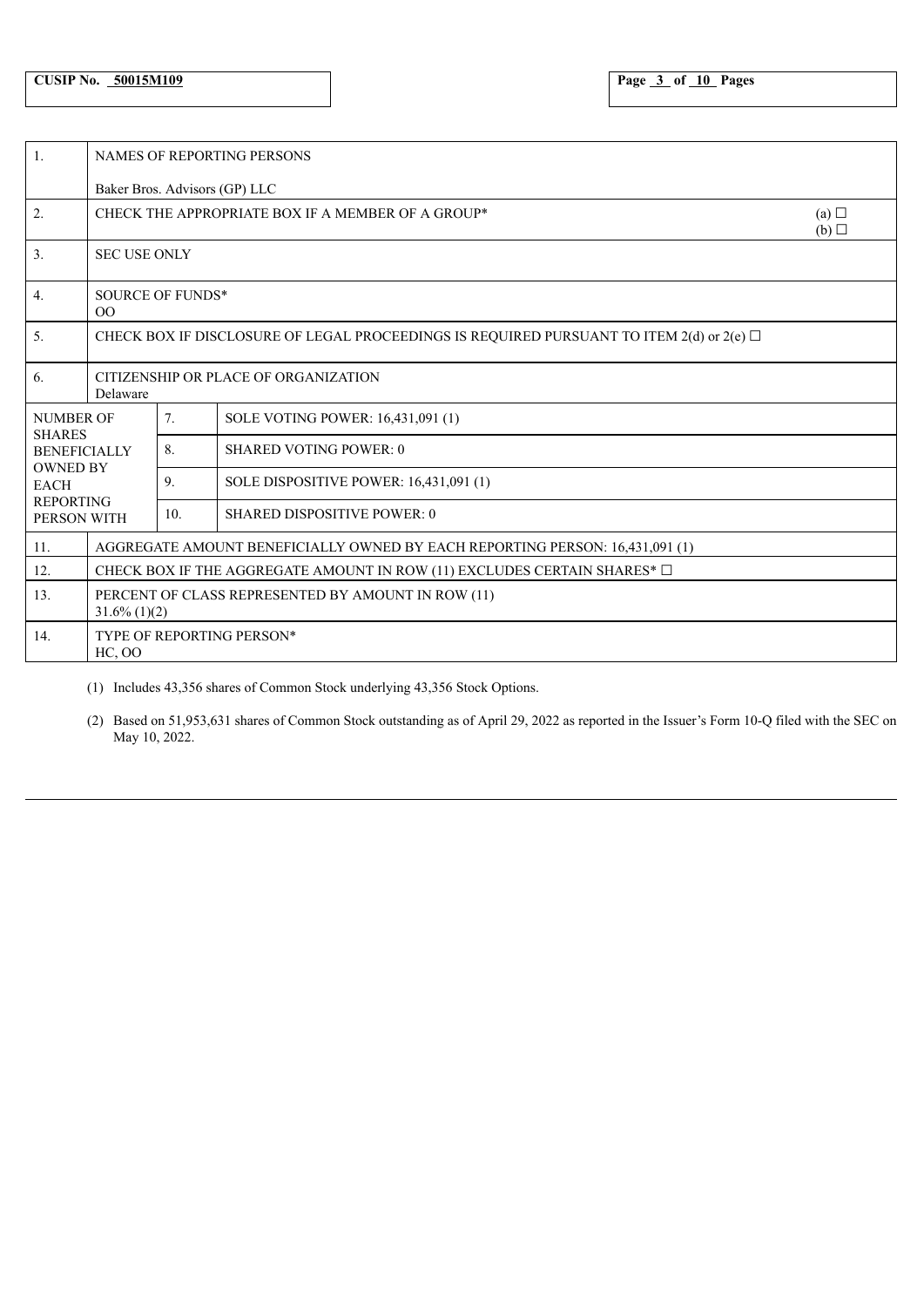# **CUSIP No. 50015M109 Page 4 of 10 Pages**

| 1.                                | <b>NAMES OF REPORTING PERSONS</b>                                                             |                 |                                        |  |  |  |  |
|-----------------------------------|-----------------------------------------------------------------------------------------------|-----------------|----------------------------------------|--|--|--|--|
|                                   |                                                                                               | Felix J. Baker  |                                        |  |  |  |  |
| 2.                                | CHECK THE APPROPRIATE BOX IF A MEMBER OF A GROUP*<br>(a)<br>(b)                               |                 |                                        |  |  |  |  |
| 3.                                | <b>SEC USE ONLY</b>                                                                           |                 |                                        |  |  |  |  |
| 4.                                | <b>SOURCE OF FUNDS*</b><br>$00\,$                                                             |                 |                                        |  |  |  |  |
| 5.                                | CHECK BOX IF DISCLOSURE OF LEGAL PROCEEDINGS IS REQUIRED PURSUANT TO ITEM 2(d) or 2(e) $\Box$ |                 |                                        |  |  |  |  |
| 6.                                | CITIZENSHIP OR PLACE OF ORGANIZATION<br><b>United States</b>                                  |                 |                                        |  |  |  |  |
| <b>NUMBER OF</b><br><b>SHARES</b> |                                                                                               | 7.              | SOLE VOTING POWER: 16,431,091 (1)      |  |  |  |  |
| <b>BENEFICIALLY</b>               |                                                                                               | 8.              | <b>SHARED VOTING POWER: 0</b>          |  |  |  |  |
| <b>OWNED BY</b><br><b>EACH</b>    |                                                                                               | 9.              | SOLE DISPOSITIVE POWER: 16,431,091 (1) |  |  |  |  |
| <b>REPORTING</b><br>PERSON WITH   |                                                                                               | 10 <sub>1</sub> | <b>SHARED DISPOSITIVE POWER: 0</b>     |  |  |  |  |
| 11.                               | AGGREGATE AMOUNT BENEFICIALLY OWNED BY EACH REPORTING PERSON: 16.431.091 (1)                  |                 |                                        |  |  |  |  |
| 12.                               | CHECK BOX IF THE AGGREGATE AMOUNT IN ROW (11) EXCLUDES CERTAIN SHARES* $\Box$                 |                 |                                        |  |  |  |  |
| 13.                               | PERCENT OF CLASS REPRESENTED BY AMOUNT IN ROW (11)<br>$31.6\%$ (1)(2)                         |                 |                                        |  |  |  |  |
| 14.                               | TYPE OF REPORTING PERSON*<br>IN, HC                                                           |                 |                                        |  |  |  |  |

(1) Includes 43,356 shares of Common Stock underlying 43,356 Stock Options.

(2) Based on 51,953,631 shares of Common Stock outstanding as of April 29, 2022 as reported in the Issuer's Form 10-Q filed with the SEC on May 10, 2022.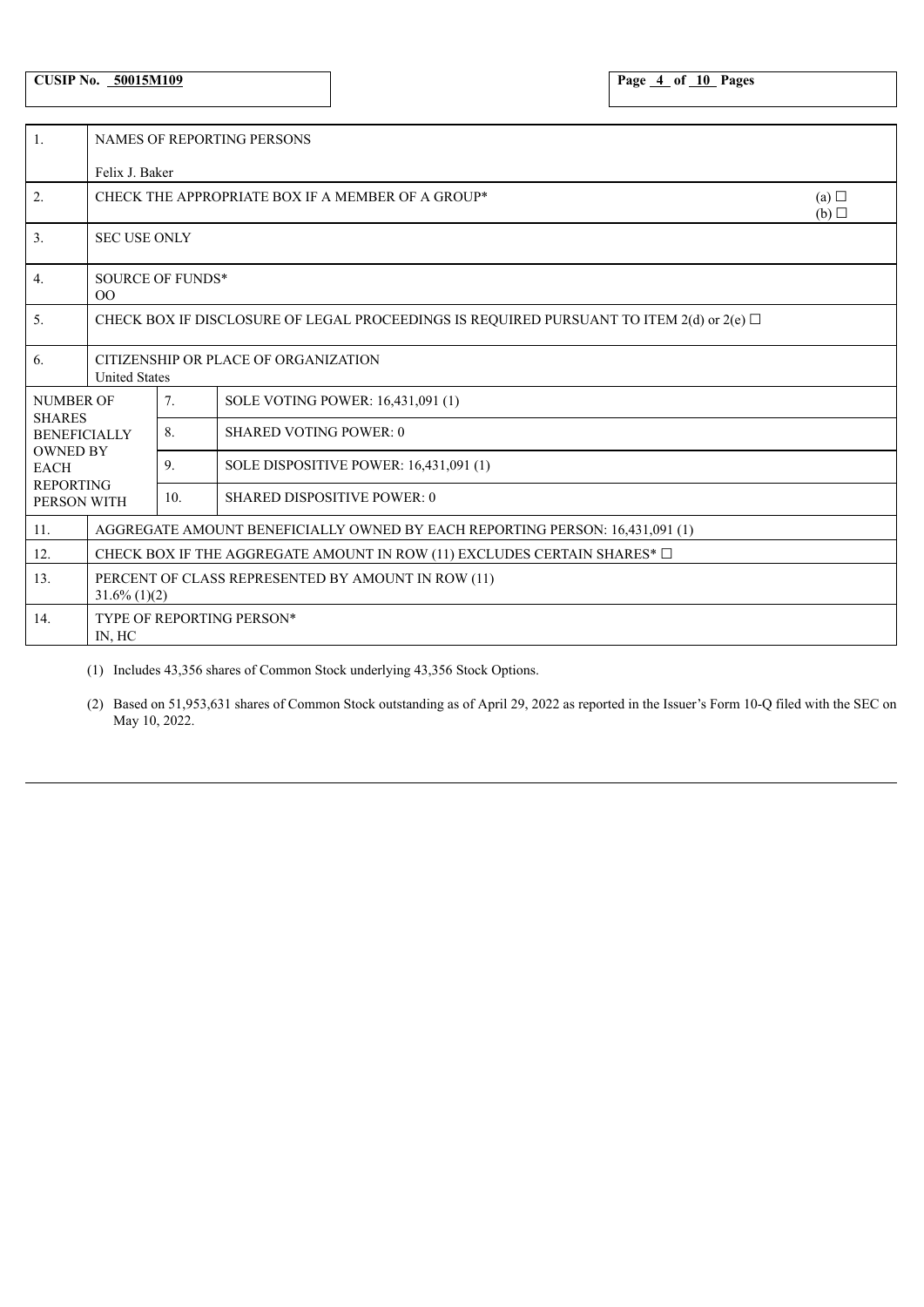# **CUSIP No. 50015M109 Page 5 of 10 Pages**

| 1.                                                    | <b>NAMES OF REPORTING PERSONS</b>                                                             |                 |                                        |  |  |  |
|-------------------------------------------------------|-----------------------------------------------------------------------------------------------|-----------------|----------------------------------------|--|--|--|
|                                                       | Julian C. Baker                                                                               |                 |                                        |  |  |  |
| 2.                                                    | CHECK THE APPROPRIATE BOX IF A MEMBER OF A GROUP*<br>(a)<br>(b)                               |                 |                                        |  |  |  |
| 3.                                                    | <b>SEC USE ONLY</b>                                                                           |                 |                                        |  |  |  |
| 4.                                                    | <b>SOURCE OF FUNDS*</b><br>$00\,$                                                             |                 |                                        |  |  |  |
| 5.                                                    | CHECK BOX IF DISCLOSURE OF LEGAL PROCEEDINGS IS REQUIRED PURSUANT TO ITEM 2(d) or 2(e) $\Box$ |                 |                                        |  |  |  |
| 6.                                                    | CITIZENSHIP OR PLACE OF ORGANIZATION<br><b>United States</b>                                  |                 |                                        |  |  |  |
| <b>NUMBER OF</b><br><b>SHARES</b>                     |                                                                                               | 7.              | SOLE VOTING POWER: 16,431,091 (1)      |  |  |  |
| <b>BENEFICIALLY</b><br><b>OWNED BY</b><br><b>EACH</b> |                                                                                               | 8.              | <b>SHARED VOTING POWER: 0</b>          |  |  |  |
|                                                       |                                                                                               | 9.              | SOLE DISPOSITIVE POWER: 16,431,091 (1) |  |  |  |
| <b>REPORTING</b><br>PERSON WITH                       |                                                                                               | 10 <sub>1</sub> | <b>SHARED DISPOSITIVE POWER: 0</b>     |  |  |  |
| 11.                                                   | AGGREGATE AMOUNT BENEFICIALLY OWNED BY EACH REPORTING PERSON: 16.431.091 (1)                  |                 |                                        |  |  |  |
| 12.                                                   | CHECK BOX IF THE AGGREGATE AMOUNT IN ROW (11) EXCLUDES CERTAIN SHARES* $\Box$                 |                 |                                        |  |  |  |
| 13.                                                   | PERCENT OF CLASS REPRESENTED BY AMOUNT IN ROW (11)<br>$31.6\%$ (1)(2)                         |                 |                                        |  |  |  |
| 14.                                                   | TYPE OF REPORTING PERSON*<br>IN, HC                                                           |                 |                                        |  |  |  |

(1) Includes 43,356 shares of Common Stock underlying 43,356 Stock Options.

(2) Based on 51,953,631 shares of Common Stock outstanding as of April 29, 2022 as reported in the Issuer's Form 10-Q filed with the SEC on May 10, 2022.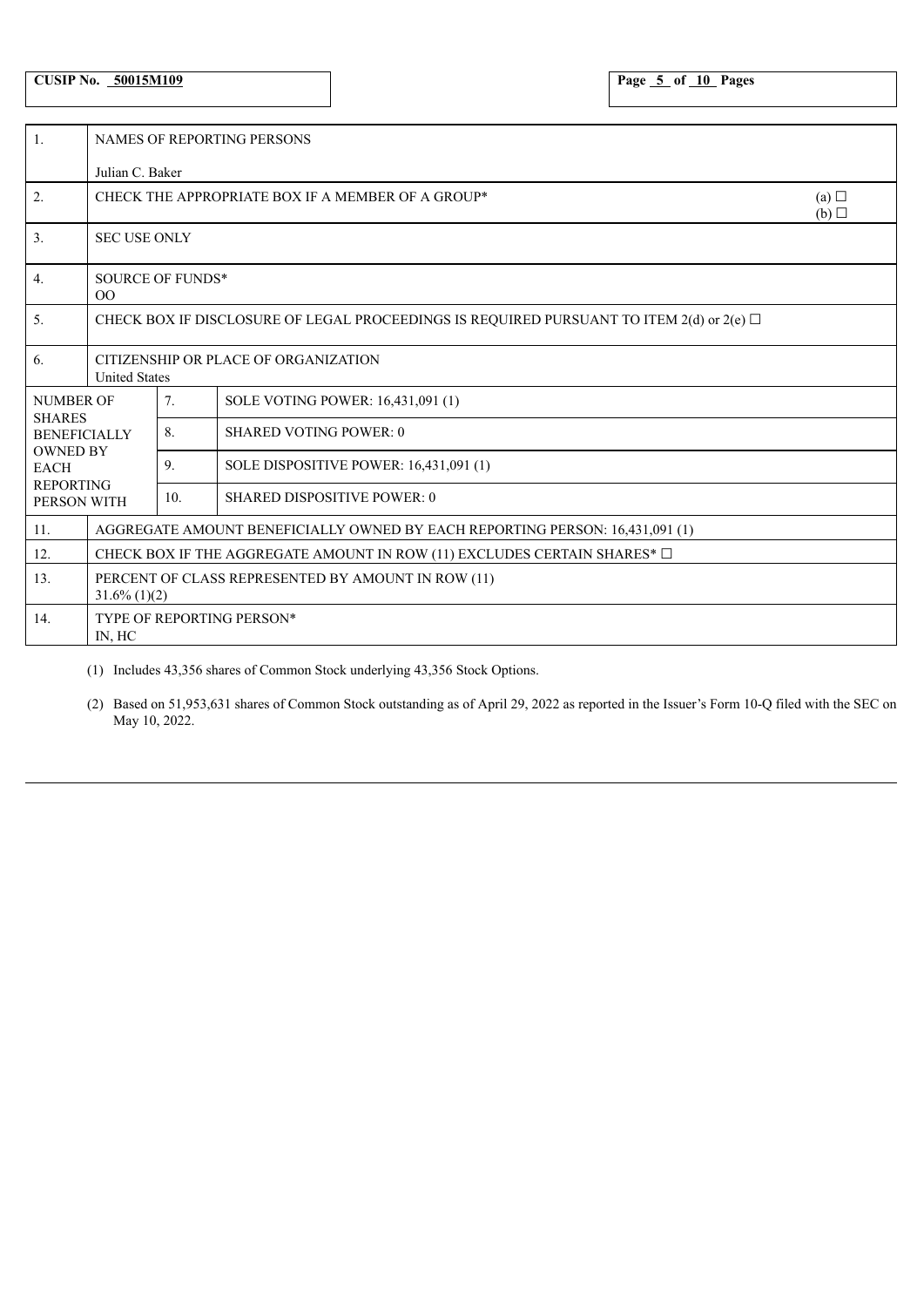### **Amendment No. 9 to Schedule 13D**

This Amendment No. 9 to Schedule 13D amends and supplements the previously filed Schedules 13D filed by Baker Bros. Advisors LP (the "Adviser"), Baker Bros. Advisors (GP) LLC (the "Adviser GP"), Julian C. Baker and Felix J. Baker (collectively the "Reporting Persons"). Except as supplemented herein, such statements, as heretofore amended and supplemented, remain in full force and effect.

The Adviser GP is the sole general partner of the Adviser. Pursuant to the management agreements, as amended, among the Adviser, Baker Brothers Life Sciences, L.P. ("Life Sciences") and 667, L.P. ("667", and together with Life Sciences, the "Funds"), and their respective general partners, the Funds' respective general partners relinquished to the Adviser all discretion and authority with respect to the investment and voting power over securities held by the Funds, and thus the Adviser has complete and unlimited discretion and authority with respect to the Funds' investments and voting power over investments.

All capitalized terms contained herein but not otherwise defined shall have the meanings ascribed to such terms in the Schedule 13D, as amended. Information given in response to each item shall be deemed incorporated by reference in all other items, as applicable.

#### **ITEM 3. Source and Amount of Funds or Other Consideration.**

Item 3 of this Schedule 13D is supplemented and superseded, as the case may be, as follows:

The disclosures in Item 5(c) are incorporated herein, by reference.

#### **ITEM 4. Purpose of the Transaction.**

Item 4 of Amendment No. 9 is supplemented and superseded, as the case may be, as follows:

This Amendment No. 9 is being filed to report the acquisition of common stock ("Common Stock") of Kodiak Sciences Inc. (the "Issuer") reported in Item 5(c) that resulted in a more than 1 percent change in beneficial ownership. The disclosure regarding the purchases in Item 5(c) below is incorporated herein by reference.

The Funds hold securities of the Issuer for investment purposes. The Reporting Persons or their affiliates may purchase additional securities or dispose of securities in varying amounts and at varying times depending upon the Reporting Persons' continuing assessments of pertinent factors, including the availability of shares of Common Stock or other securities for purchase at particular price levels, the business prospects of the Issuer, other business investment opportunities, economic conditions, stock market conditions, money market conditions, the attitudes and actions of the board of directors (the "Board") and management of the Issuer, the availability and nature of opportunities to dispose of securities of the Issuer and other plans and requirements of the particular entities. The Reporting Persons may discuss items of mutual interest with the Issuer, which could include items in subparagraphs (a) through (j) of Item 4 of Schedule 13D.

Depending upon their assessments of the above factors, the Reporting Persons or their affiliates may change their present intentions as stated above and they may assess whether to make suggestions to the management of the Issuer regarding financing, and whether to acquire additional securities of the Issuer (by means of open market purchases, privately negotiated purchases, exercising some or all of the Stock Options (defined in Item 5), or otherwise) or to dispose of some or all of the securities of the Issuer under their control.

Except as otherwise disclosed herein, at the present time, the Reporting Persons do not have any plans or proposals with respect to any extraordinary corporate transaction involving the Issuer including, without limitation, those matters described in subparagraphs (a) through (j) of Item 4 of Schedule 13D.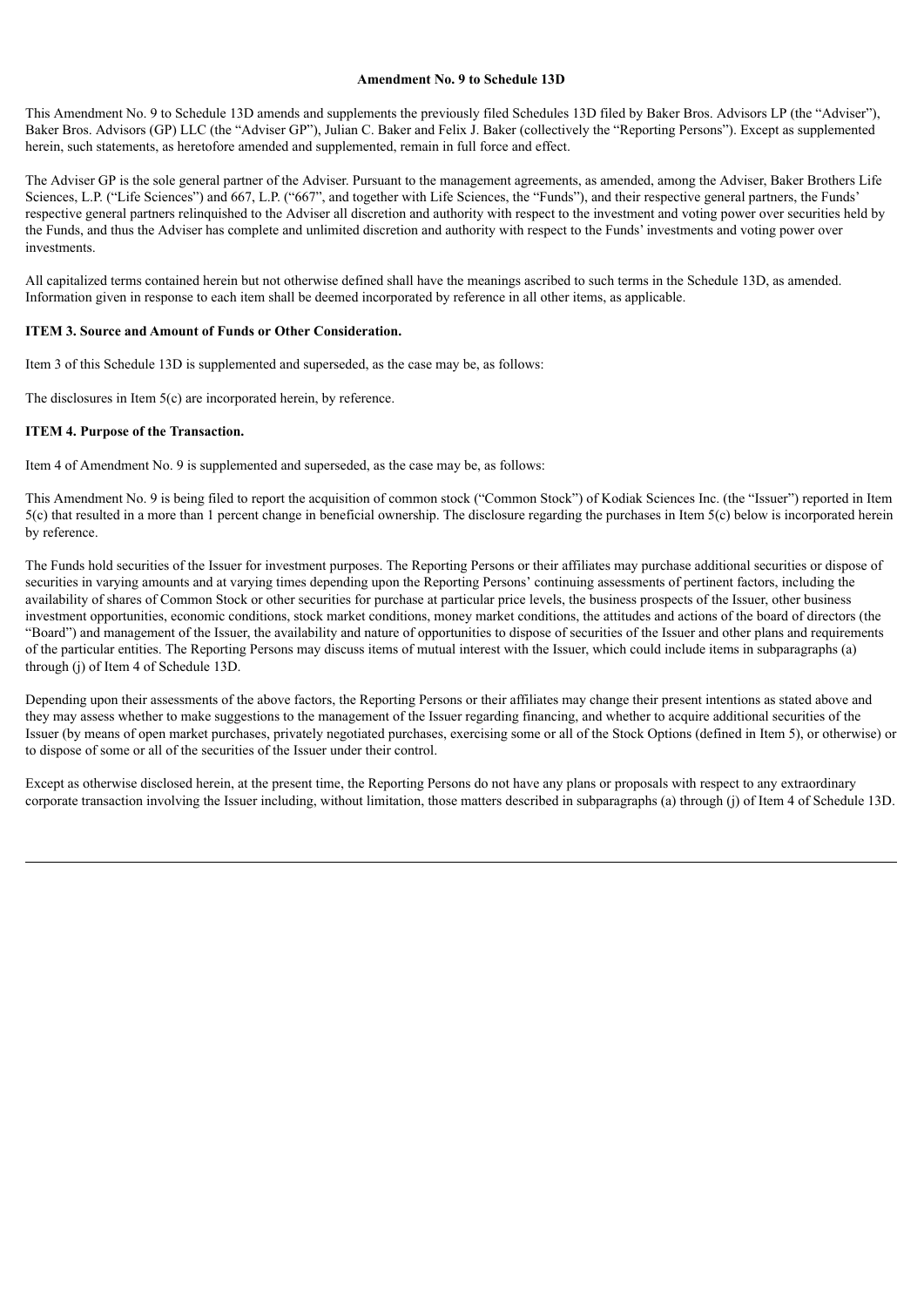#### **ITEM 5. Interest in Securities of the Issuer.**

Item 5 of this Schedule 13D is hereby amended and restated in its entirety as follows:

(a) and (b) Items 7 through 11 and 13 of each of the cover pages of this Amendment No. 9 are incorporated herein by reference.

Set forth below is the aggregate number of shares of Common Stock directly held by each of the Funds and the percentage of the Issuer's outstanding shares of Common Stock such holdings represent. The information set forth below is based on 51,953,631 shares of Common Stock outstanding as of April 29, 2022, as reported in the Issuer's Form 10-Q filed with the Securities and Exchange Commission ("SEC") on May 10, 2022. Such percentage figures are calculated in accordance with Rule 13d-3 under the Securities Exchange Act of 1934, as amended.

| Holder                             | Common<br><b>Stock</b> | <b>Percent of Class</b><br>Outstanding |
|------------------------------------|------------------------|----------------------------------------|
| 667, L.P.                          | 1,245,661              | $2.4\%$                                |
| Baker Brothers Life Sciences, L.P. | 15,142,074             | 29.2%                                  |
| Total                              | 16,387,735             | 31.6%                                  |

The Adviser GP, Felix J. Baker and Julian C. Baker as managing members of the Adviser GP, and the Adviser may be deemed to be beneficial owners of securities of the Issuer directly held by the Funds.

Felix J. Baker, a managing member of the Adviser GP, currently serves on the Board. He is Chair of the Compensation Committee and serves on the Nominating/Governance Committee. Felix J. Baker, as compensation for his service on the Board, receives non-qualified stock options to purchase shares of Common Stock of the Issuer ("Stock Options"). Felix J. Baker holds 24,747 vested Stock Options that have an exercise price of \$10.13 per share expiring June 2, 2029, 4,135 vested Stock Options that have an exercise price of \$62.50 per share expiring June 7, 2030, 7,106 vested Stock Options that have an exercise price of \$54.12 per share expiring June 29, 2030 and 7,368 Stock Options which were granted on June 30, 2021, that have an exercise price of \$93.00 per share expiring June 29, 2031, which will vest on the earlier of June 30, 2022 or one day prior to the next annual meeting of the Issuer's stockholders. The policy of the Funds and the Adviser does not permit managing members of the Adviser GP to receive compensation for serving as directors of the Issuer, and the Funds are instead entitled to the pecuniary interest in any compensation received for their service.

The Adviser has voting and investment power over the Stock Options, Common Stock and Common Stock underlying such Stock Options and Common Stock received from the exercise of Stock Options by Felix J. Baker received as directors' compensation. The Adviser GP, and Felix J. Baker and Julian C. Baker as managing members of the Adviser GP, may be deemed to have the power to vote or direct the vote of and the power to dispose or direct the disposition of the Stock Options, Common Stock, Common Stock received from the exercise of Stock Options and Common Stock underlying such Stock Options held by Felix J. Baker received as director's compensation.

(c) The following transactions in the Issuer's Common Stock were effected by the Funds during the sixty days preceding the filing of this statement using their working capital. All purchase transactions were effected in the open market directly with a broker-dealer. Except as disclosed herein, none of the Reporting Persons or their affiliates has effected any other transactions in securities of the Issuer during the past 60 days.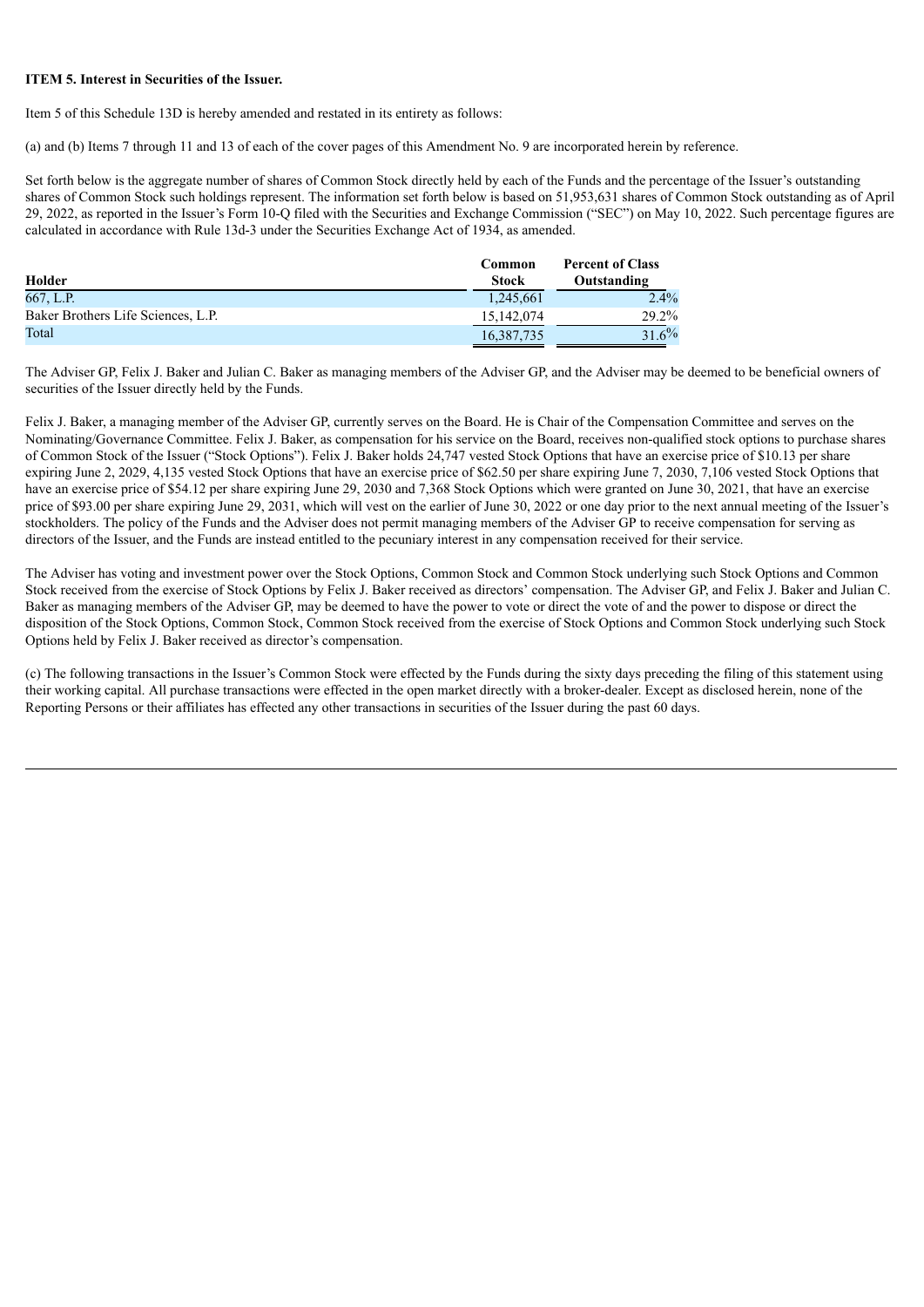|                                    |           | Number of     |             |             |                |
|------------------------------------|-----------|---------------|-------------|-------------|----------------|
| Name                               | Date      | <b>Shares</b> | Transaction | Price/Share | Footnote       |
| 667, L.P.                          | 5/16/2022 | 11,410        | Purchase    | 5.7101      |                |
| Baker Brothers Life Sciences, L.P. | 5/16/2022 | 93,690        | Purchase    | 5.7101      |                |
| 667, L.P.                          | 5/16/2022 | 1,846         | Purchase    | 5.7475      | 2              |
| Baker Brothers Life Sciences, L.P. | 5/16/2022 | 15,154        | Purchase    | 5.7475      | $\overline{2}$ |
| 667, L.P.                          | 5/17/2022 | 989           | Purchase    | 5.9866      | 3              |
| Baker Brothers Life Sciences, L.P. | 5/17/2022 | 8,118         | Purchase    | 5.9866      | 3              |
| 667, L.P.                          | 5/17/2022 | 11,043        | Purchase    | 5.9877      | 4              |
| Baker Brothers Life Sciences, L.P. | 5/17/2022 | 90.674        | Purchase    | 5.9877      | 4              |
| 667, L.P.                          | 5/18/2022 | 1,115         | Purchase    | 5.9537      |                |
| Baker Brothers Life Sciences, L.P. | 5/18/2022 | 9,157         | Purchase    | 5.9537      | 5              |
| 667, L.P.                          | 5/18/2022 | 22.266        | Purchase    | 5.9686      | 6              |
| Baker Brothers Life Sciences, L.P. | 5/18/2022 | 182.827       | Purchase    | 5.9686      | 6              |
| 667, L.P.                          | 5/18/2022 | 912           | Purchase    | 5.9689      |                |
| Baker Brothers Life Sciences, L.P. | 5/18/2022 | 7,489         | Purchase    | 5.9689      | 7              |

(1) The reported price is a weighted average price. These shares were traded in multiple transactions at a prices ranging from \$5.45 to \$5.80. The Reporting Persons undertake to provide the staff of the Securities and Exchange Commission (the "Staff"), upon request, full information regarding the number of shares traded at each separate price within the ranges set forth in this footnote.

(2) The reported price is a weighted average price. These shares were traded in multiple transactions at prices ranging from \$5.71 to \$5.80. The Reporting Persons undertake to provide the Staff, upon request, full information regarding the number of shares traded at each separate price within the ranges set forth in this footnote.

(3) The reported price is a weighted average price. These shares were traded in multiple transactions at prices ranging from \$5.98 to \$6.00. The Reporting Persons undertake to provide the Staff, upon request, full information regarding the number of shares traded at each separate price within the ranges set forth in this footnote.

(4) The reported price is a weighted average price. These shares were traded in multiple transactions at prices ranging from \$5.88 to \$6.06. The Reporting Persons undertake to provide the Staff, upon request, full information regarding the number of shares traded at each separate price within the ranges set forth in this footnote.

(5) The reported price is a weighted average price. These shares were traded in multiple transactions at prices ranging from \$5.93 to \$6.01. The Reporting Persons undertake to provide the Staff, upon request, full information regarding the number of shares traded at each separate price within the ranges set forth in this footnote.

(6) The reported price is a weighted average price. These shares were traded in multiple transactions at prices ranging from \$5.87 to \$6.00. The Reporting Persons undertake to provide the Staff, upon request, full information regarding the number of shares traded at each separate price within the ranges set forth in this footnote.

(7) The reported price is a weighted average price. These shares were traded in multiple transactions at prices ranging from \$5.92 to \$6.05. The Reporting Persons undertake to provide the Staff, upon request, full information regarding the number of shares traded at each separate price within the ranges set forth in this footnote.

(d) Certain securities of the Issuer are held directly by 667, a limited partnership the sole general partner of which is Baker Biotech Capital, L.P., a limited partnership the sole general partner of which is Baker Biotech Capital (GP), LLC. Julian C. Baker and Felix J. Baker are the managing members of Baker Biotech Capital (GP), LLC.

Certain securities of the Issuer are held directly by Life Sciences, a limited partnership the sole general partner of which is Baker Brothers Life Sciences Capital, L.P., a limited partnership the sole general partner of which is Baker Brothers Life Sciences Capital (GP), LLC. Julian C. Baker and Felix J. Baker are the managing members of Baker Brothers Life Sciences Capital (GP), LLC.

(e) Not applicable.